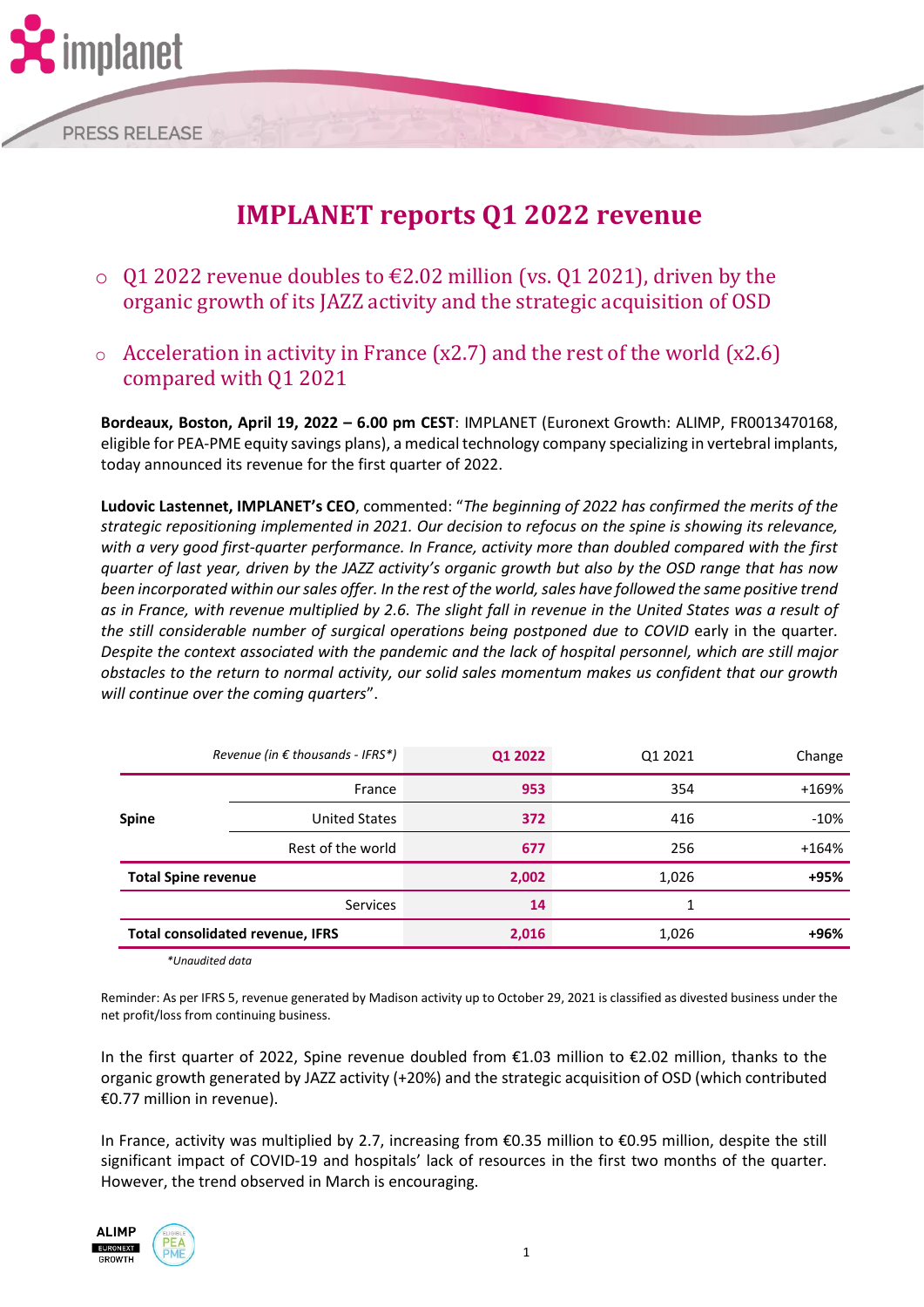In the United States, revenue totaled €0.37 million, compared with €0.42 million in the first quarter of 2021. The first surgeries with the OSD cervical plate were performed in the United States – their contribution to associated revenue will be visible in the second quarter of 2022.

In the rest of the world, revenue grew from €0.26 million in the first quarter of 2021 to €0.68 million (multiplied by 2.6) in the first quarter of 2022, notably driven by Latin America.

Lastly, within the framework of the divestment of the MADISON<sup>TM</sup> knee prosthesis business to SERF, and to ensure the continuity of regulatory obligations, Implanet signed a manufacturing contract. These services were billed €14 thousand in the first quarter of 2022.

# **Key events of Q1 2022**

- $\checkmark$  First surgical procedures in the United States with JAZZ<sup>™</sup> PF, innovative solution from the JAZZ® range
- $\checkmark$  First surgical operations in the United States with the ORIGIN cervical plate, marking the first successes of the synergies with OSD products

## **2022 strategy and outlook**

- ❖ Finalize the globalization of our product offer for Spine surgery:
	- Sustain the product synergies initiated in 2021 on our priority direct sales markets;
	- Address group purchasing organizations, both in the public sector and in private facility groups.
- ❖ Revitalize our presence in the United States:
	- Add to the existing commercial team;
	- **EXECT** Strengthen our direct approach by expanding our opinion leader scientific team;
	- Launch, in 2022, two more product ranges resulting from the acquisition of OSD: SWINGO and ORIGIN.
- ❖ Seek strategic partnerships to allow Implanet to enter a new phase and achieve revenue leading to financial equilibrium in the short / medium term.

## **Upcoming financial events:**

**Annual General Meeting**, May 17, 2022 at 2.00 pm (CEST) at the Company's headquarters **H1 2021 revenue**, July 11, 2022 after market